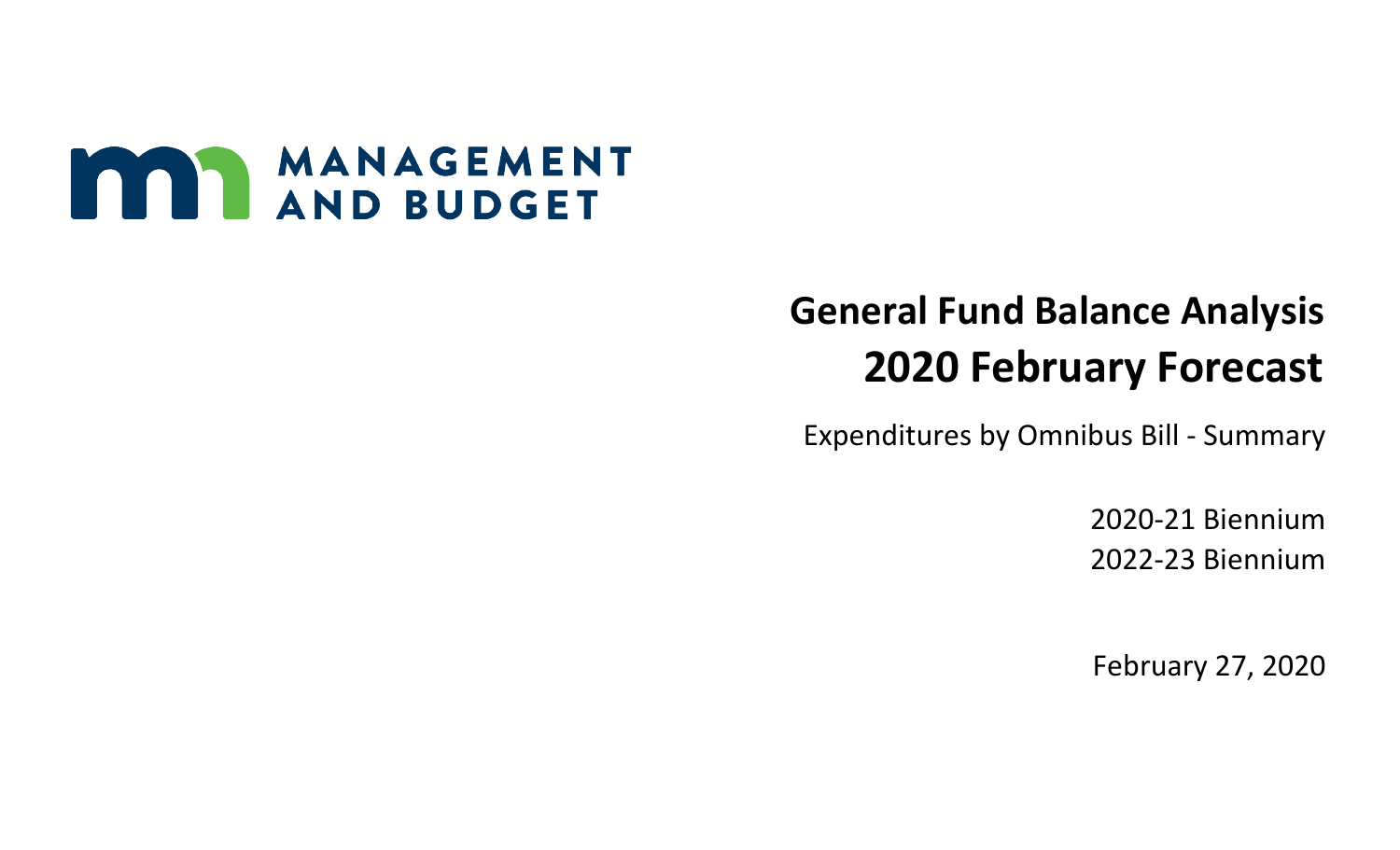## Table of Contents

|                                           | Page           |
|-------------------------------------------|----------------|
| Summary of Resources and Expenditures     | 1              |
| Revenues/Resources                        |                |
| Non-Dedicated                             | $\overline{2}$ |
| Dedicated                                 | 3              |
| <b>Transfers From Other Funds</b>         | 3              |
| Prior Year Adjustments                    | 3              |
| Expenditures/Uses                         |                |
| E-12 Education                            | 4              |
| <b>Higher Education</b>                   | 4              |
| Property Tax Aids & Credits               | 5              |
| <b>Health &amp; Human Services</b>        | 7              |
| Public Safety & Judiciary                 | 7              |
| Transportation                            | 8              |
| Environment                               | 8              |
| <b>Agriculture &amp; Housing</b>          | 8              |
| Jobs, Economic Development & Commerce     | 8              |
| <b>State Government &amp; Veterans</b>    | 9              |
| <b>Debt Service</b>                       | 10             |
| Capital Projects & Grants                 | 11             |
| Other                                     | 11             |
| <b>Cancellation Estimates</b>             | 11             |
| Reserves & Appropriations Carried Forward | 11             |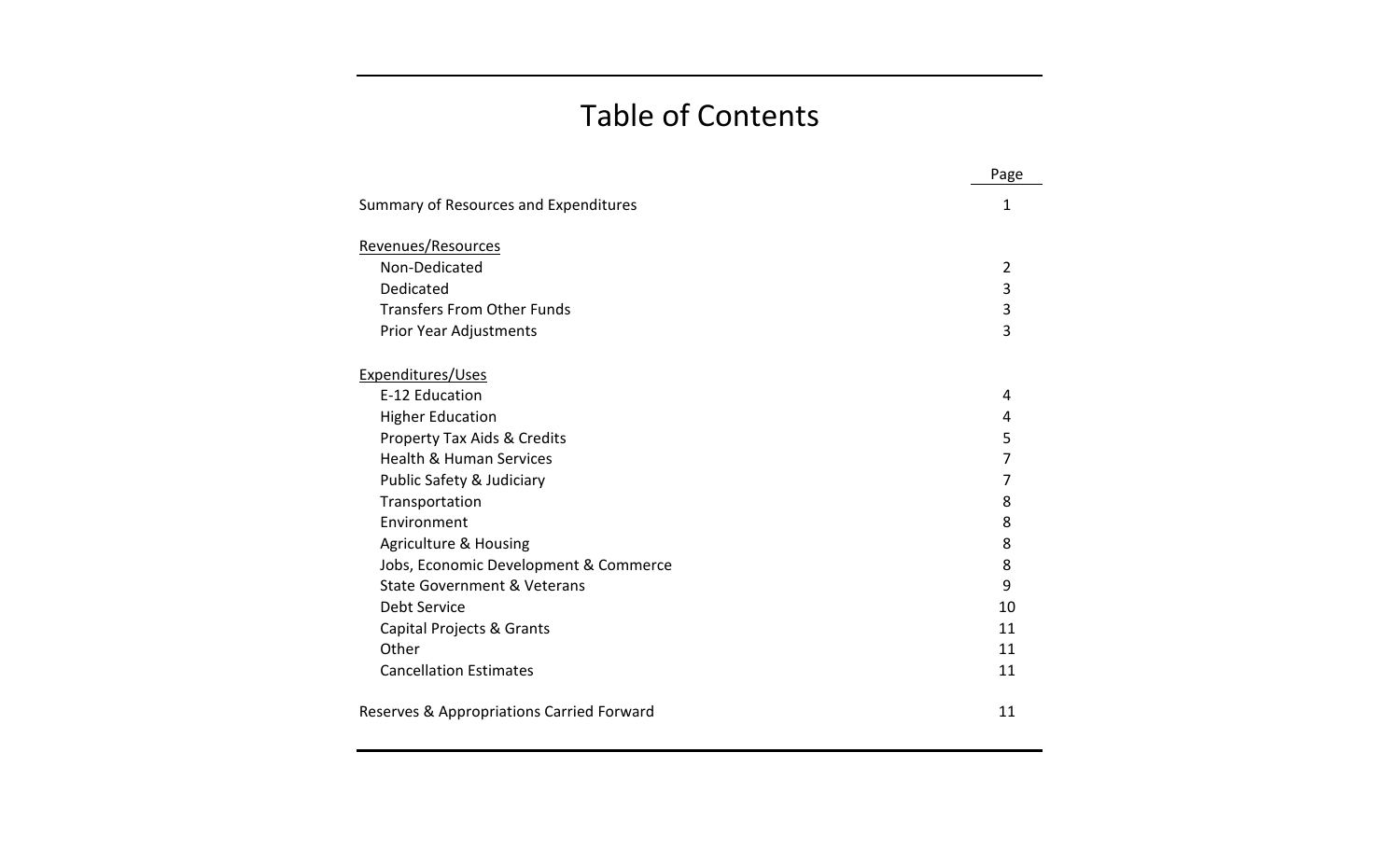| <b>General Fund - Fund Balance Analysis</b> | 11-19 Fcst | 11-19 Fcst | 2-20 Fcst  | 2-20 Fcst  | 2-20 Fcst  | Feb vs Nov | <b>Pling Est</b> | <b>Pling Est</b> | <b>Pling Est</b> | Feb vs Nov |
|---------------------------------------------|------------|------------|------------|------------|------------|------------|------------------|------------------|------------------|------------|
| (\$ in Thousands)                           | FY 2020-21 | FY 2022-23 | FY 2020    | FY 2021    | FY 2020-21 | FY 2020-21 | FY 2022          | FY 2023          | FY 2022-23       | FY 2022-23 |
| <b>General Fund Summary</b>                 |            |            |            |            |            |            |                  |                  |                  |            |
| <b>Actual &amp; Estimated Resources</b>     |            |            |            |            |            |            |                  |                  |                  |            |
| Balance Forward From Prior Year             | 3,971,359  | 4,164,285  | 3,971,359  | 3,782,376  | 3,971,359  |            | 4,351,156        | 4,415,452        | 4,351,156        | 186,871    |
| <b>Current Resources:</b>                   |            |            |            |            |            |            |                  |                  |                  |            |
| <b>Tax Revenues</b>                         | 46,580,191 | 49,550,730 | 22,770,622 | 23,898,723 | 46,669,345 | 89,154     | 24,401,403       | 25,169,867       | 49,571,270       | 20,540     |
| Non-Tax Revenues                            | 1,556,502  | 1,546,198  | 787,262    | 776,134    | 1,563,396  | 6,894      | 779,026          | 770,999          | 1,550,025        | 3,827      |
| Subtotal Non-Dedicated Revenues             | 48,136,693 | 51,096,928 | 23,557,884 | 24,674,857 | 48,232,741 | 96,048     | 25,180,429       | 25,940,866       | 51,121,295       | 24,367     |
| Transfers From Other Funds                  | 455,986    | 305,460    | 155,936    | 300,050    | 455,986    |            | 152,689          | 152,771          | 305,460          | $\Omega$   |
| Prior Year Adjustments                      | 63,579     | 74,486     | 26,660     | 36,985     | 63,645     | 61         | 37,243           | 37,243           | 74,486           | $\Omega$   |
| Subtotal Other Revenue                      | 519,565    | 379,946    | 182,596    | 337,035    | 519,631    | 66         | 189,932          | 190,014          | 379,946          | $\Omega$   |
| <b>Subtotal Current Resources</b>           | 48,656,258 | 51,476,874 | 23,740,480 | 25,011,892 | 48,752,372 | 96,114     | 25,370,361       | 26,130,880       | 51,501,241       | 24,367     |
| <b>Total Resources Available</b>            | 52,627,617 | 55,641,159 | 27,711,839 | 28,794,268 | 52,723,731 | 96,114     | 29,721,517       | 30,546,332       | 55,852,397       | 211,238    |
| <b>Actual &amp; Estimated Expenditures</b>  |            |            |            |            |            |            |                  |                  |                  |            |
| E-12 Education                              | 20,098,373 | 20,979,022 | 9,854,258  | 10,144,623 | 19,998,881 | $-99,492$  | 10,295,510       | 10,449,204       | 20,744,714       | $-234,308$ |
| <b>Higher Education</b>                     | 3,406,152  | 3,406,128  | 1,698,853  | 1,707,299  | 3,406,152  |            | 1,703,064        | 1,703,064        | 3,406,128        |            |
| Property Tax Aids & Credits                 | 3,864,705  | 4,158,387  | 1,861,901  | 2,010,277  | 3,872,178  | 7,473      | 2,070,142        | 2,100,091        | 4,170,233        | 11,846     |
| Health & Human Services                     | 14,676,802 | 16,382,329 | 7,260,120  | 7,421,916  | 14,682,036 | 5,234      | 8,067,597        | 8,318,085        | 16,385,682       | 3,353      |
| Public Safety & Judiciary                   | 2,513,942  | 2,516,434  | 1,254,418  | 1,259,524  | 2,513,942  |            | 1,256,962        | 1,259,472        | 2,516,434        | 0          |
| Transportation                              | 348,637    | 246,996    | 210,447    | 138,190    | 348,637    |            | 123,718          | 123,278          | 246,996          | $\Omega$   |
| Environment                                 | 342,520    | 332,454    | 174,898    | 167,282    | 342,180    | $-340$     | 166,177          | 166,099          | 332,276          | $-178$     |
| Agriculture & Housing                       | 247,709    | 242,842    | 127,583    | 120,126    | 247,709    |            | 121,421          | 121,421          | 242,842          | $\Omega$   |
| Jobs, Economic Development & Commerce       | 372,168    | 328,755    | 201,867    | 170,397    | 372,264    | 9          | 162,871          | 166,117          | 328,988          | 233        |
| State Government & Veterans                 | 1,208,165  | 1,172,731  | 620,003    | 586,638    | 1,206,641  | $-1,524$   | 584,987          | 587,250          | 1,172,237        | $-494$     |
| Debt Service                                | 1,131,840  | 1,206,332  | 540,081    | 589,970    | 1,130,051  | $-1,789$   | 610,195          | 594,771          | 1,204,966        | $-1,366$   |
| Capital Projects & Grants                   | 272,319    | 304,786    | 130,034    | 141,870    | 271,904    | $-415$     | 148,421          | 155,689          | 304,110          | $-676$     |
| <b>Cancellation Estimates</b>               | $-20,000$  | $-20,000$  | $-5,000$   | $-15,000$  | $-20,000$  |            | $-5,000$         | $-15,000$        | $-20,000$        | $\Omega$   |
| Subtotal by Appropriation Bill              | 48,463,332 | 51,257,196 | 23,929,463 | 24,443,112 | 48,372,575 | $-90,757$  | 25,306,065       | 25,729,541       | 51,035,606       | $-221,590$ |
| <b>Total Expenditures &amp; Transfers</b>   | 48,463,332 | 51,257,196 | 23,929,463 | 24,443,112 | 48,372,575 | $-90,757$  | 25,306,065       | 25,729,541       | 51,035,606       | $-221,590$ |
| <b>Balance Before Reserves</b>              | 4,164,285  | 4,383,963  | 3,782,376  | 4,351,156  | 4,351,156  | 186,871    | 4,415,452        | 4,816,791        | 4,816,791        | 432,828    |
| Cash Flow Account                           | 350,000    | 350,000    | 350,000    | 350,000    | 350,000    |            | 350,000          | 350,000          | 350,000          | O          |
| <b>Budget Reserve</b>                       | 2,358,698  | 1,867,329  | 2,358,698  | 2,358,698  | 2,358,698  |            | 1,867,329        | 1,867,329        | 1,867,329        |            |
| Stadium Reserve                             | 123,808    | 247,596    | 78,228     | 129,714    | 129,714    | 5,906      | 191,509          | 262,708          | 262,708          | 15,112     |
| <b>Budgetary Balance</b>                    | 1,331,779  | 1,919,038  | 995,450    | 1,512,744  | 1,512,744  | 180,965    | 2,006,614        | 2,336,754        | 2,336,754        | 417,716    |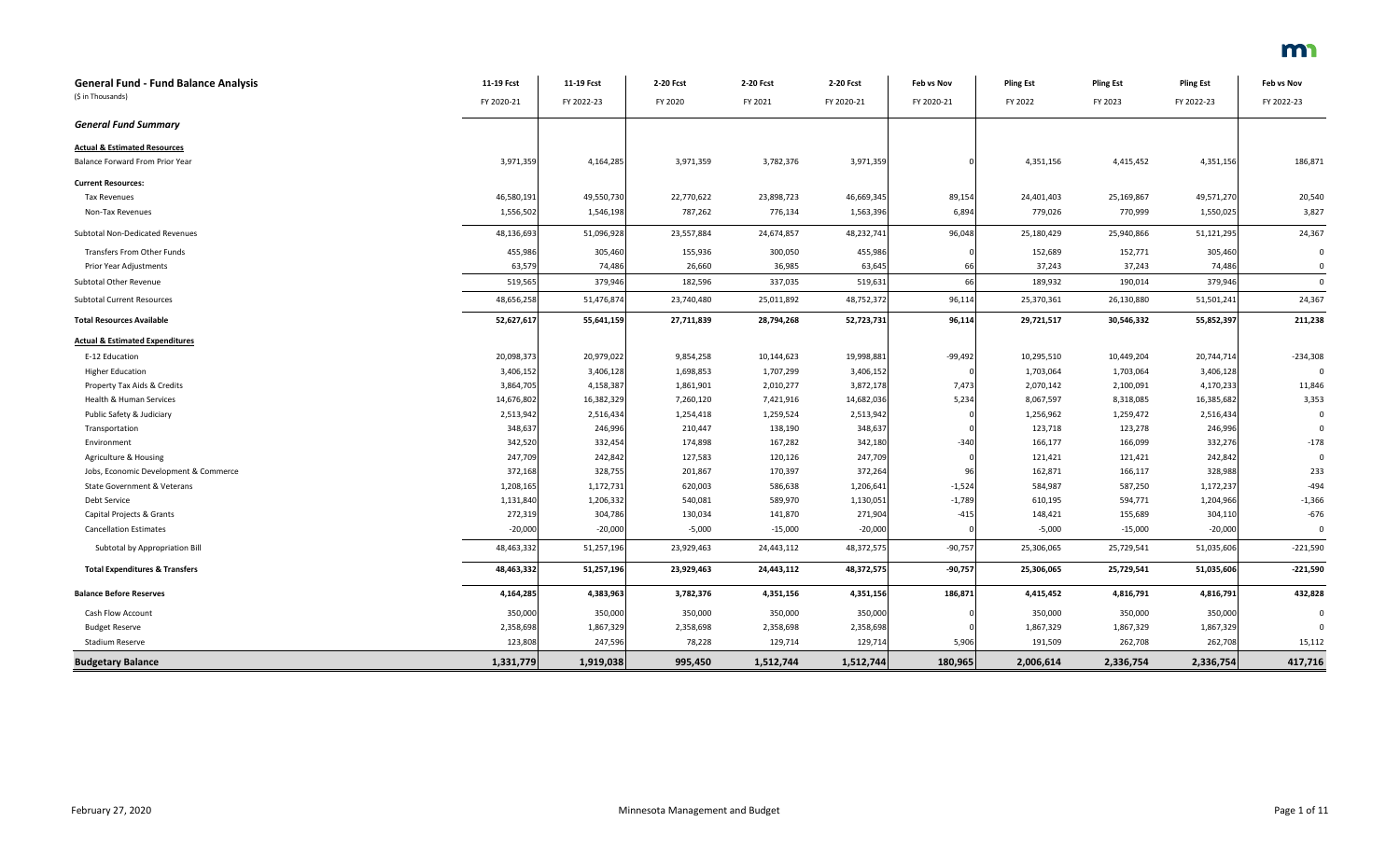| <b>General Fund - Fund Balance Analysis</b> | 11-19 Fcst | 11-19 Fcst | 2-20 Fcst  | 2-20 Fcst  | 2-20 Fcst  | Feb vs Nov | <b>Pling Est</b> | <b>Pling Est</b> | <b>Pling Est</b> | Feb vs Nov  |
|---------------------------------------------|------------|------------|------------|------------|------------|------------|------------------|------------------|------------------|-------------|
| (\$ in Thousands)                           | FY 2020-21 | FY 2022-23 | FY 2020    | FY 2021    | FY 2020-21 | FY 2020-21 | FY 2022          | FY 2023          | FY 2022-23       | FY 2022-23  |
|                                             |            |            |            |            |            |            |                  |                  |                  |             |
| <b>Non-Dedicated Revenue</b>                |            |            |            |            |            |            |                  |                  |                  |             |
| <b>Tax Revenues:</b>                        |            |            |            |            |            |            |                  |                  |                  |             |
| Individual Income                           | 26,039,100 | 27,895,500 | 12,492,600 | 13,495,300 | 25,987,900 | $-51,200$  | 13,688,700       | 14,171,000       | 27,859,700       | $-35,800$   |
| Corporate Income                            | 2,896,919  | 3,076,409  | 1,589,248  | 1,524,832  | 3,114,080  | 217,161    | 1,601,949        | 1,638,317        | 3,240,266        | 163,857     |
| Sales Tax-General                           | 12,124,894 | 12,919,752 | 5,928,159  | 6,115,946  | 12,044,105 | $-80,789$  | 6,313,861        | 6,509,811        | 12,823,672       | $-96,080$   |
| <b>Statewide Property Tax</b>               | 1,561,121  | 1,535,602  | 787,515    | 774,358    | 1,561,873  | 752        | 767,814          | 767,821          | 1,535,635        | 33          |
| Estate & Gift Tax                           | 326,000    | 336,200    | 163,900    | 160,200    | 324,100    | $-1,900$   | 167,500          | 178,200          | 345,700          | 9,500       |
| Liquor, Wine, Beer                          | 192,340    | 199,460    | 95,260     | 96,610     | 191,870    | $-470$     | 98,320           | 100,620          | 198,940          | $-520$      |
| Cigarette & Tobacco Products                | 1,157,770  | 1,139,370  | 577,270    | 567,180    | 1,144,450  | $-13,320$  | 559,310          | 555,430          | 1,114,740        | $-24,630$   |
| <b>Taconite Occupation</b>                  | 43,600     | 40,900     | 19,700     | 19,700     | 39,400     | $-4,200$   | 19,700           | 19,000           | 38,700           | $-2,200$    |
| Mortgage Registry Tax                       | 269,147    | 268,798    | 146,376    | 127,518    | 273,894    | 4,747      | 126,794          | 129,641          | 256,435          | $-12,363$   |
| Deed Transfer Tax                           | 303,817    | 316,934    | 145,257    | 153,918    | 299,175    | $-4,642$   | 157,086          | 160,689          | 317,775          | 841         |
| <b>Insurance Gross Earnings</b>             | 847,825    | 919,111    | 425,358    | 439,878    | 865,236    | 17,411     | 454,575          | 469,374          | 923,949          | 4,838       |
| Controlled Substance Tax                    | 1(         | 10         | 5          | 5          | 10         |            | - 5              | -5               | 10               |             |
| <b>Other Gross Earnings</b>                 | 100        | 100        | 50         | 50         | 100        |            | 50               | 50               | 100              | $\mathbf 0$ |
| Lawful Gambling Taxes                       | 210,000    | 246,900    | 102,150    | 113,750    | 215,900    | 5,900      | 123,350          | 132,850          | 256,200          | 9,300       |
| Medical Assistance Surcharges               | 618,254    | 666,390    | 303,777    | 314,831    | 618,608    | 354        | 327,742          | 342,412          | 670,154          | 3,764       |
| All Other Tax Refunds                       | $-10,706$  | $-10,706$  | $-6,003$   | $-5,353$   | $-11,356$  | $-650$     | $-5,353$         | $-5,353$         | $-10,706$        | $\mathsf 0$ |
| <b>Subtotal Tax Revenues</b>                | 46,580,191 | 49,550,730 | 22,770,622 | 23,898,723 | 46,669,345 | 89,154     | 24,401,403       | 25,169,867       | 49,571,270       | 20,540      |
| <b>Non-Tax Revenues:</b>                    |            |            |            |            |            |            |                  |                  |                  |             |
| Investment Income                           | 180,000    | 180,000    | 90,000     | 90,000     | 180,000    |            | 90,000           | 90,000           | 180,000          | $\Omega$    |
| Lottery Revenue                             | 122,853    | 125,606    | 61,500     | 63,255     | 124,755    | 1,902      | 63,551           | 63,551           | 127,102          | 1,496       |
| <b>Tobacco Settlements</b>                  | 311,589    | 303,239    | 154,254    | 154,241    | 308,495    | $-3,094$   | 154,447          | 148,792          | 303,239          | $\mathbf 0$ |
| Fees:                                       |            |            |            |            |            |            |                  |                  |                  |             |
| <b>Departmental Earnings</b>                | 405,080    | 398,553    | 207,251    | 201,117    | 408,368    | 3,288      | 200,515          | 199,238          | 399,753          | 1,200       |
| DHS MSOP Collections                        | 28,000     | 28,000     | 14,000     | 14,000     | 28,000     |            | 14,000           | 14,000           | 28,000           | $\mathbf 0$ |
| <b>DHS SOS Collections</b>                  | 159,218    | 161,718    | 78,650     | 81,150     | 159,800    | 582        | 81,150           | 81,150           | 162,300          | 582         |
| Fines & Surcharges                          | 153,777    | 151,263    | 74,965     | 73,025     | 147,990    | $-5,787$   | 75,434           | 75,142           | 150,576          | $-687$      |
| Subtotal Fees                               | 746,075    | 739,534    | 374,866    | 369,292    | 744,158    | $-1,917$   | 371,099          | 369,530          | 740,629          | 1,095       |
| <b>Other Non-Dedicated Revenue:</b>         |            |            |            |            |            |            |                  |                  |                  |             |
| All Other Non-Dedicated Revenue             | 195,985    | 197,819    | 106,642    | 99,346     | 205,988    | 10,003     | 99,929           | 99,126           | 199,055          | 1,236       |
| Subtotal Other Non-Dedicated Revenue        | 195,985    | 197,819    | 106,642    | 99,346     | 205,988    | 10,003     | 99,929           | 99,126           | 199,055          | 1,236       |
| <b>Subtotal Non-Tax Revenues</b>            | 1,556,502  | 1,546,198  | 787,262    | 776,134    | 1,563,396  | 6,894      | 779,026          | 770,999          | 1,550,025        | 3,827       |
| <b>Total Net Non-Dedicated Revenue</b>      | 48,136,693 | 51,096,928 | 23,557,884 | 24,674,857 | 48,232,741 | 96,048     | 25,180,429       | 25,940,866       | 51,121,295       | 24,367      |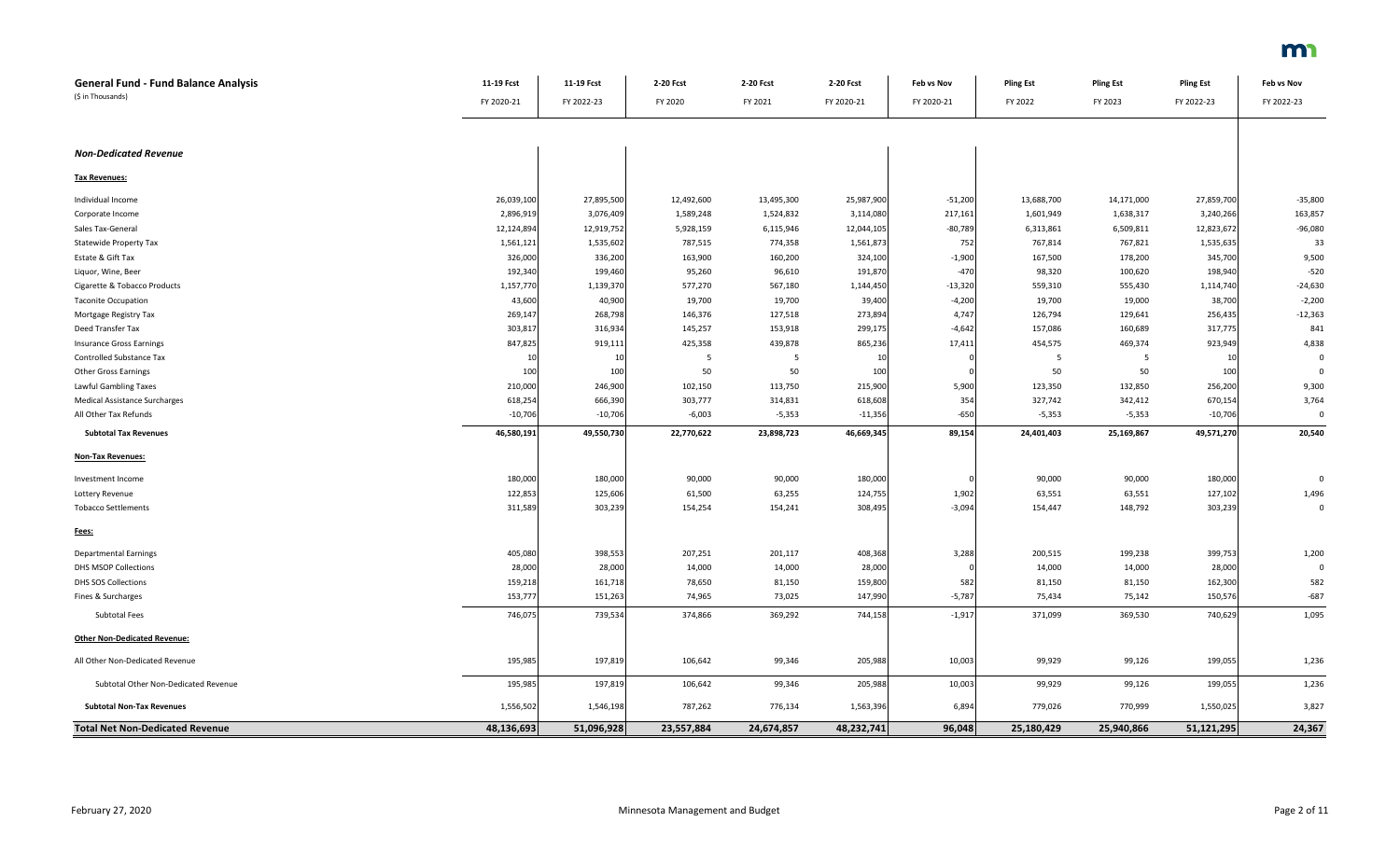| <b>General Fund - Fund Balance Analysis</b> | 11-19 Fcst | 11-19 Fcst | 2-20 Fcst   | 2-20 Fcst      | 2-20 Fcst  | Feb vs Nov   | <b>Pling Est</b> | <b>Pling Est</b> | <b>Pling Est</b> | Feb vs Nov |
|---------------------------------------------|------------|------------|-------------|----------------|------------|--------------|------------------|------------------|------------------|------------|
| (\$ in Thousands)                           | FY 2020-21 | FY 2022-23 | FY 2020     | FY 2021        | FY 2020-21 | FY 2020-21   | FY 2022          | FY 2023          | FY 2022-23       | FY 2022-23 |
|                                             |            |            |             |                |            |              |                  |                  |                  |            |
| <b>Dedicated Revenue</b>                    |            |            |             |                |            |              |                  |                  |                  |            |
| All Other Dedicated Revenues                |            |            | $\mathbf 0$ | $\overline{0}$ |            |              | $\Omega$         | $\mathbf 0$      |                  |            |
| <b>Total Dedicated Revenue</b>              |            |            | $\Omega$    | $\mathbf 0$    |            | $\mathbf{0}$ | $\mathbf{0}$     | 0                | $\mathbf{0}$     |            |
| <b>Transfers From Other Funds</b>           |            |            |             |                |            |              |                  |                  |                  |            |
| Special Revenue Funds                       | 5,666      | 5,734      | 2,867       | 2,799          | 5,666      |              | 2,867            | 2,867            | 5,734            |            |
| All Other Transfers                         | 25,054     | 25,292     | 12,527      | 12,527         | 25,054     |              | 12,605           | 12,687           | 25,292           |            |
| Laws 1997, Transfers In                     | 17,994     | 17,926     | 8,963       | 9,031          | 17,994     |              | 8,963            | 8,963            | 17,926           |            |
| M.S 16B.24 - Admin FR&R Transfers           | 9,176      | 9,176      | 4,588       | 4,588          | 9,176      |              | 4,588            | 4,588            | 9,176            |            |
| Laws 2008, Transfers In                     | 154        | 154        | 77          | 77             | 154        |              | 77               | 77               | 154              |            |
| Laws 2010, Transfers In                     | 1,193      | 1,190      | 598         | 595            | 1,193      |              | 595              | 595              | 1,190            |            |
| M.S 16A. 724 - Tr fr HCAF Fund              | 244,000    | 244,000    | 122,000     | 122,000        | 244,000    |              | 122,000          | 122,000          | 244,000          |            |
| Laws 2015, Transfers In                     | 1,988      | 1,988      | 994         | 994            | 1,988      |              | 994              | 994              | 1,988            |            |
| Laws 2019, Transfers In                     | 150,761    |            | 3,322       | 147,439        | 150,761    |              |                  | 0                |                  |            |
| <b>Total Transfers From Other Funds</b>     | 455,986    | 305,460    | 155,936     | 300,050        | 455,986    |              | 152,689          | 152,771          | 305,460          |            |
|                                             |            |            |             |                |            |              |                  |                  |                  |            |
| <b>Prior Year Adjustments</b>               | 63,579     | 74,486     | 26,660      | 36,985         | 63,645     | 66           | 37,243           | 37,243           | 74,486           |            |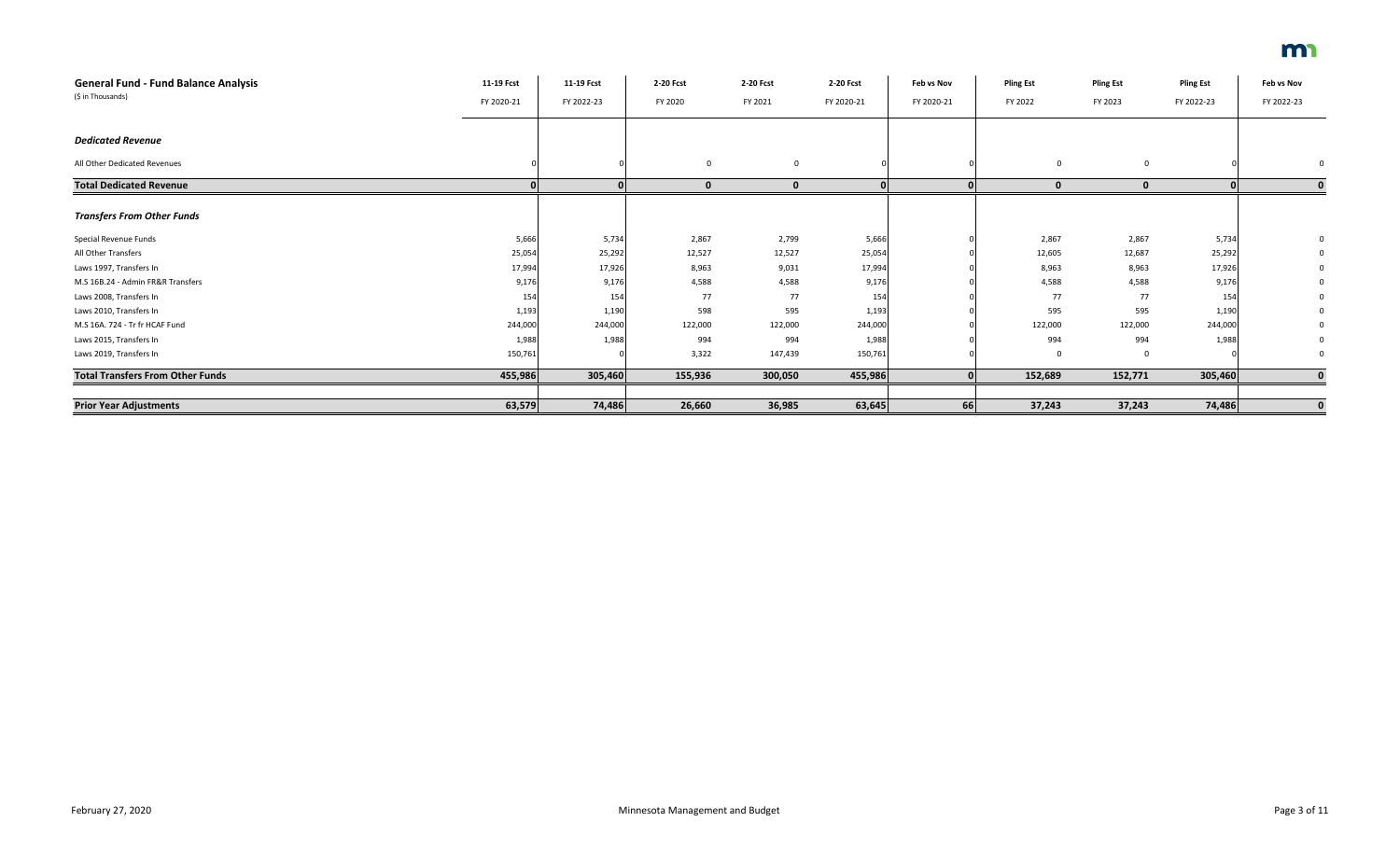| <b>General Fund - Fund Balance Analysis</b> | 11-19 Fcst | 11-19 Fcst | 2-20 Fcst | 2-20 Fcst  | 2-20 Fcst  | Feb vs Nov   | <b>Pling Est</b> | <b>Pling Est</b> | <b>Pling Est</b> | Feb vs Nov     |
|---------------------------------------------|------------|------------|-----------|------------|------------|--------------|------------------|------------------|------------------|----------------|
| (\$ in Thousands)                           | FY 2020-21 | FY 2022-23 | FY 2020   | FY 2021    | FY 2020-21 | FY 2020-21   | FY 2022          | FY 2023          | FY 2022-23       | FY 2022-23     |
|                                             |            |            |           |            |            |              |                  |                  |                  |                |
| <b>E-12 Education</b>                       |            |            |           |            |            |              |                  |                  |                  |                |
| <b>General Education</b>                    | 14,928,438 | 15,244,889 | 7,348,336 | 7,509,639  | 14,857,975 | $-70,463$    | 7,528,032        | 7,545,459        | 15,073,491       | $-171,398$     |
| <b>Other General Education Programs</b>     | 88,268     | 90,434     | 42,514    | 45,688     | 88,202     | $-66$        | 46,334           | 46,846           | 93,180           | 2,746          |
| Subtotal General Education                  | 15,016,706 | 15,335,323 | 7,390,850 | 7,555,327  | 14,946,177 | $-70,529$    | 7,574,366        | 7,592,305        | 15,166,671       | $-168,652$     |
| <b>Choice Programs</b>                      | 360,223    | 394,021    | 175,904   | 184,769    | 360,673    | 450          | 192,440          | 201,075          | 393,515          | $-506$         |
| Indian Programs                             | 27,228     | 28,958     | 13,182    | 14,330     | 27,512     | 284          | 14,906           | 15,611           | 30,517           | 1,559          |
| Innovation & Accountability                 | 203,517    | 202,348    | 101,999   | 101,454    | 203,453    | $-64$        | 101,241          | 101,129          | 202,370          | 22             |
| Special Student & Teacher Programs          | 147,569    | 146,021    | 75,771    | 71,554     | 147,325    | $-244$       | 71,819           | 72,712           | 144,531          | $-1,490$       |
| <b>Subtotal Education Excellence</b>        | 738,537    | 771,348    | 366,856   | 372,107    | 738,963    | 426          | 380,406          | 390,527          | 770,933          | $-415$         |
| Special Education                           | 3,379,966  | 3,934,314  | 1,601,840 | 1,749,708  | 3,351,548  | $-28,418$    | 1,873,169        | 1,997,684        | 3,870,853        | $-63,461$      |
| Facilities & Technology                     | 307,875    | 284,006    | 164,466   | 142,583    | 307,049    | $-826$       | 141,742          | 140,391          | 282,133          | $-1,873$       |
| <b>Nutrition Programs</b>                   | 57,697     | 60,060     | 28,481    | 29,168     | 57,649     | $-48$        | 29,672           | 30,324           | 59,996           | $-64$          |
| Library Programs                            | 36,140     | 36,140     | 18,070    | 18,070     | 36,140     |              | 18,070           | 18,070           | 36,140           | $\Omega$       |
| Early Childhood & Family Support            | 351,852    | 347,411    | 177,433   | 174,322    | 351,755    | $-97$        | 173,668          | 173,896          | 347,564          | 153            |
| Community Ed & Prevention                   | 2,136      | 1,930      | 1,106     | 1,030      | 2,136      |              | 982              | 952              | 1,934            | $\overline{4}$ |
| Self-Sufficiency & Lifelong Learning        | 102,155    | 108,181    | 50,297    | 51,858     | 102,155    |              | 53,293           | 54,888           | 108,181          | $\Omega$       |
| Subtotal E-12 Education Aids                | 4,237,821  | 4,772,042  | 2,041,693 | 2,166,739  | 4,208,432  | $-29,389$    | 2,290,596        | 2,416,205        | 4,706,801        | $-65,241$      |
| Education, Dept of                          | 54,139     | 49,202     | 29,228    | 24,911     | 54,139     |              | 24,591           | 24,611           | 49,202           |                |
| Prof Educator Licensing Std Bd.             | 9,062      | 8,930      | 4,593     | 4,469      | 9,062      |              | 4,469            | 4,461            | 8,930            |                |
| Minn State Academies                        | 27,533     | 27,595     | 13,746    | 13,787     | 27,533     |              | 13,794           | 13,801           | 27,595           |                |
| Perpich Center for Arts Education           | 14,575     | 14,582     | 7,292     | 7,283      | 14,575     | $\Omega$     | 7,288            | 7,294            | 14,582           |                |
| <b>Total E-12 Education</b>                 | 20,098,373 | 20,979,022 | 9,854,258 | 10,144,623 | 19,998,881 | $-99,492$    | 10,295,510       | 10,449,204       | 20,744,714       | $-234,308$     |
| <b>Higher Education</b>                     |            |            |           |            |            |              |                  |                  |                  |                |
| Office of Higher Education                  | 538,040    | 535,546    | 269,157   | 268,883    | 538,040    |              | 267,773          | 267,773          | 535,546          |                |
| University of Minnesota                     | 1,341,072  | 1,342,812  | 669,666   | 671,406    | 1,341,072  |              | 671,406          | 671,406          | 1,342,812        |                |
| MN State Colleges & Universities            | 1,524,338  | 1,525,068  | 758,679   | 765,659    | 1,524,338  |              | 762,534          | 762,534          | 1,525,068        |                |
| Mayo Foundation                             | 2,702      | 2,702      | 1,351     | 1,351      | 2,702      |              | 1,351            | 1,351            | 2,702            |                |
| <b>Total Higher Education</b>               | 3,406,152  | 3,406,128  | 1,698,853 | 1,707,299  | 3,406,152  | $\mathbf{0}$ | 1,703,064        | 1,703,064        | 3,406,128        | $\mathbf 0$    |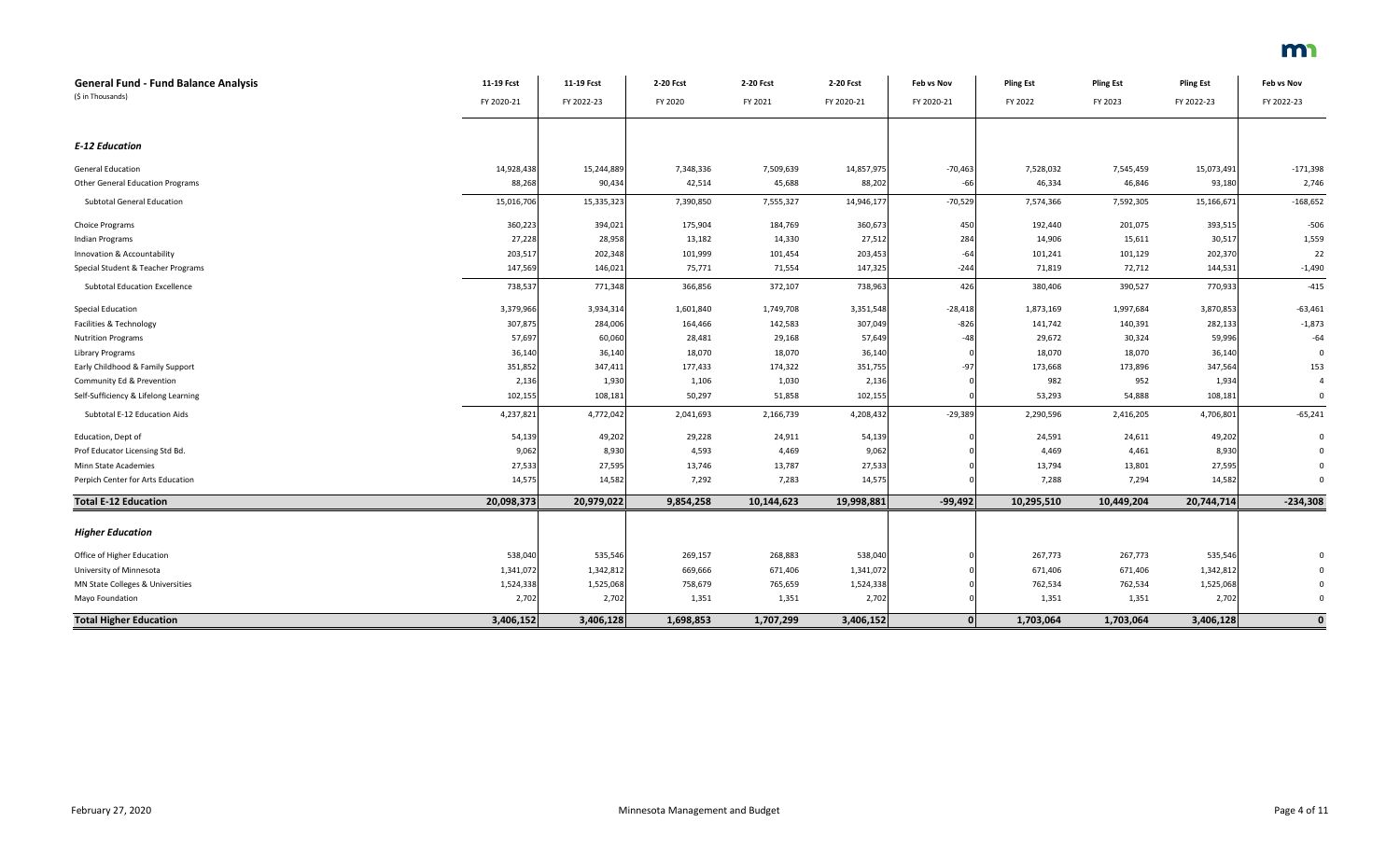| <b>General Fund - Fund Balance Analysis</b> | 11-19 Fcst | 11-19 Fcst | 2-20 Fcst      | 2-20 Fcst               | 2-20 Fcst  | Feb vs Nov | <b>Pling Est</b> | <b>Pling Est</b> | <b>Pling Est</b> | Feb vs Nov     |  |
|---------------------------------------------|------------|------------|----------------|-------------------------|------------|------------|------------------|------------------|------------------|----------------|--|
| (\$ in Thousands)                           | FY 2020-21 | FY 2022-23 | FY 2020        | FY 2021                 | FY 2020-21 | FY 2020-21 | FY 2022          | FY 2023          | FY 2022-23       | FY 2022-23     |  |
|                                             |            |            |                |                         |            |            |                  |                  |                  |                |  |
| <b>Property Tax Aids &amp; Credits</b>      |            |            |                |                         |            |            |                  |                  |                  |                |  |
| <b>Property Tax Refunds:</b>                |            |            |                |                         |            |            |                  |                  |                  |                |  |
| Homestead Credit Refund                     | 1,093,800  | 1,182,900  | 542,300        | 564,900                 | 1,107,200  | 13,400     | 590,700          | 608,600          | 1,199,300        | 16,400         |  |
| Renters Property Tax Refund                 | 466,100    | 480,700    | 228,300        | 232,800                 | 461,100    | $-5,000$   | 237,400          | 240,000          | 477,400          | $-3,300$       |  |
| Special Property Tax Refund                 | 14,930     | 10,000     | 9,621          | 4,700                   | 14,321     | $-609$     | 5,000            | 5,000            | 10,000           | $\Omega$       |  |
| Sustainable Forest Incentive Payments       | 24,270     | 26,260     | 11,857         | 12,330                  | 24,187     | $-83$      | 12,830           | 13,350           | 26,180           | $-80$          |  |
| Subtotal Property Tax Refunds               | 1,599,100  | 1,699,860  | 792,078        | 814,730                 | 1,606,808  | 7,708      | 845,930          | 866,950          | 1,712,880        | 13,020         |  |
| <b>Political Contribution Refunds</b>       | 6,500      | 7,500      | 2,200          | 4,000                   | 6,200      | $-300$     | 3,500            | 4,000            | 7,500            | $\Omega$       |  |
| Tax Refund Interest                         | 36,250     | 23,900     | 24,300         | 12,400                  | 36,700     | 450        | 11,900           | 11,000           | 22,900           | $-1,000$       |  |
| Local Government Aid (City Aid)             | 1,016,774  | 1,128,796  | 456,376        | 561,353                 | 1,017,729  | 955        | 564,398          | 564,398          | 1,128,796        | $\Omega$       |  |
| County Program Aid                          | 493,916    | 527,925    | 233,958        | 260,216                 | 494,174    | 258        | 263,971          | 263,954          | 527,925          | $\Omega$       |  |
| MMB Public Defender Aid (TR OUT)            | 1,000      | 1,000      | 500            | 500                     | 1,000      |            | 500              | 500              | 1,000            |                |  |
| MMB Local Impact Notes (TR OUT)             | 414        | 414        | 207            | 207                     | 414        |            | 207              | 207              | 414              |                |  |
| MDE Local Impact Notes (TR OUT)             | 14         | 14         | $\overline{7}$ | $\overline{7}$          | 14         |            | $\overline{7}$   |                  | 14               | $\mathbf 0$    |  |
| County Program Aid                          | 495,344    | 529,353    | 234,672        | 260,930                 | 495,602    | 258        | 264,685          | 264,668          | 529,353          | $\overline{0}$ |  |
| Township Aid                                | 20,000     | 20,000     | 10,000         | 10,000                  | 20,000     |            | 10,000           | 10,000           | 20,000           | $\Omega$       |  |
| Payment in Lieu of Taxes - PILT             | 72,079     | 72,979     | 35,927         | 36,152                  | 72,079     |            | 36,377           | 36,602           | 72,979           |                |  |
| Aquatic Invasive Species Prevention Aid     | 20,000     | 20,000     | 10,000         | 10,000                  | 20,000     |            | 10,000           | 10,000           | 20,000           |                |  |
| Riparian Protection Aid to BWSR (TR OUT)    | 2,000      | 2,000      | 1,000          | 1,000                   | 2,000      |            | 1,000            | 1,000            | 2,000            | $\mathbf 0$    |  |
| Riparian Protection Aid Local Distribution  | 14,000     | 14,000     | 7,000          | 7,000                   | 14,000     |            | 7,000            | 7,000            | 14,000           | $\mathbf{0}$   |  |
| <b>Riparian Protection Aid</b>              | 16,000     | 16,000     | 8,000          | 8,000                   | 16,000     |            | 8,000            | 8,000            | 16,000           | $\overline{0}$ |  |
| Indian Family Out-Of-Home Placement Aid     | 10,000     | 10,000     | 5,000          | 5,000                   | 10,000     |            | 5,000            | 5,000            | 10,000           | $\Omega$       |  |
| Casino Aid to Counties                      | 3,194      | 3,194      | 1,597          | 1,597                   | 3,194      |            | 1,597            | 1,597            | 3,194            | $\mathbf 0$    |  |
| State Taconite Aid to IRRR (TR OUT)         | 7,732      | 8,289      | 3,723          | 4,013                   | 7,736      |            | 4,087            | 4,195            | 8,282            | $-7$           |  |
| State Taconite Aid Local Distribution       | 8,653      | 8,527      | 4,297          | 4,359                   | 8,656      |            | 4,291            | 4,235            | 8,526            | $-1$           |  |
| State Taconite Aid                          | 16,385     | 16,816     | 8,020          | 8,372                   | 16,392     |            | 8,378            | 8,430            | 16,808           | -8             |  |
| Production Property Transition Aid          | 77         |            | 53             | 24                      | 77         |            | $\mathbf 0$      | $\mathbf 0$      |                  | $\mathbf 0$    |  |
| Utility Valuation Transition Aid            |            | 24         | 5              | $\overline{\mathbf{3}}$ |            |            | 11               | 12               | 23               | $-1$           |  |
| <b>Disparity Reduction Aid</b>              |            |            |                |                         |            |            |                  |                  |                  |                |  |
| School                                      | 15,938     | 15,934     | 7,971          | 7,967                   | 15,938     |            | 7,967            | 7,967            | 15,934           | 0              |  |
| Non-School                                  | 20,246     | 20,246     | 10,123         | 10,123                  | 20,246     |            | 10,123           | 10,123           | 20,246           |                |  |
| Border City Disparity Reduction Credit      |            |            |                |                         |            |            |                  |                  |                  |                |  |
| School                                      | 5,252      | 5,648      | 2,534          | 2,837                   | 5,371      | 119        | 2,926            | 2,994            | 5,920            | 272            |  |
| Non-School                                  | 20,891     | 22,499     | 9,959          | 11,457                  | 21,416     | 525        | 11,678           | 11,899           | 23,577           | 1,078          |  |
| Agricultural Homestead Market Value Credit  |            |            |                |                         |            |            |                  |                  |                  |                |  |
| School                                      | 17,110     | 16,828     | 8,669          | 8,210                   | 16,879     | $-231$     | 8,157            | 8,157            | 16,314           | $-514$         |  |
| Non-School                                  | 56,892     | 56,000     | 28,892         | 27,144                  | 56,036     | $-856$     | 27,144           | 27,144           | 54,288           | $-1,712$       |  |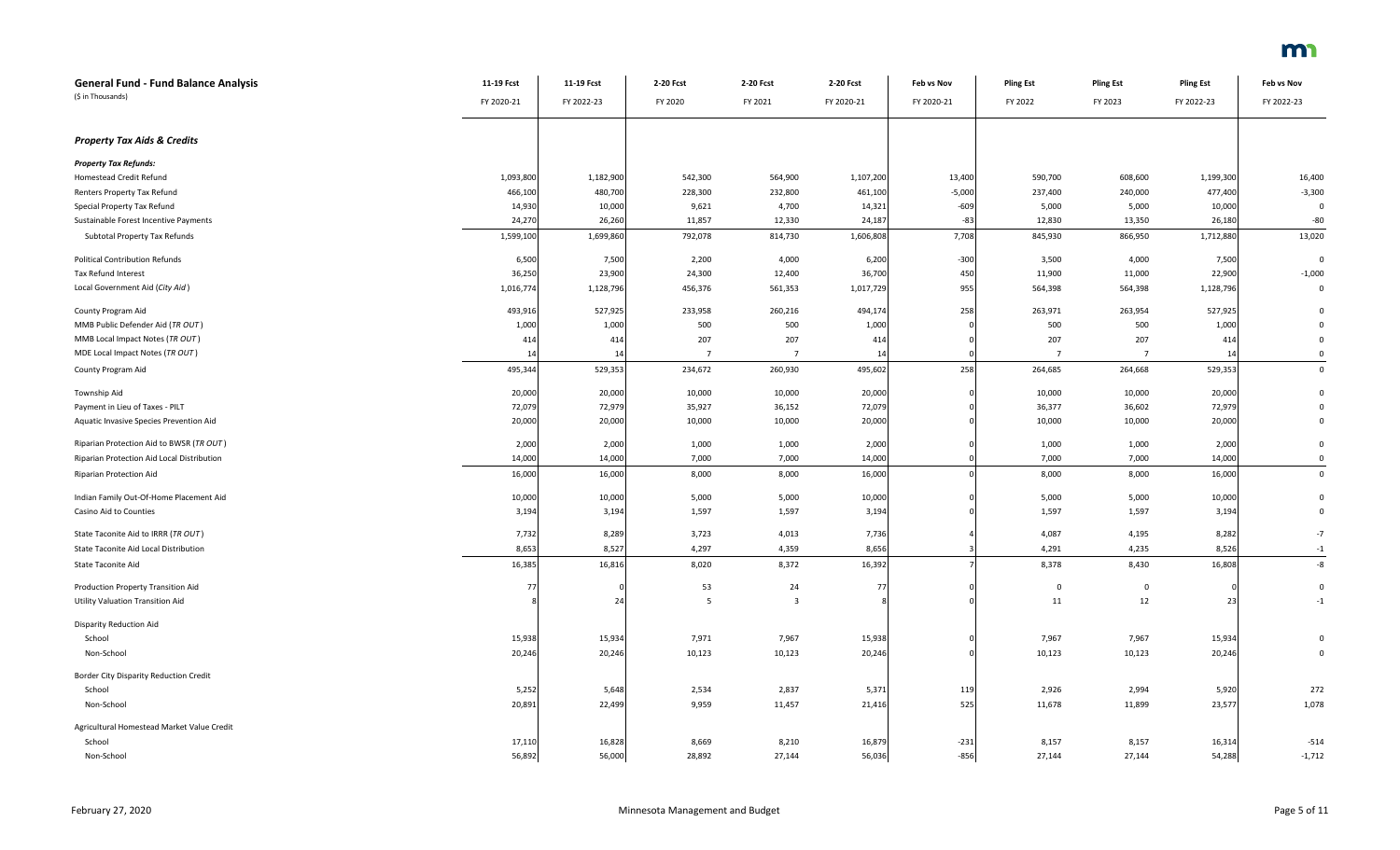| <b>General Fund - Fund Balance Analysis</b>         | 11-19 Fcst | 11-19 Fcst | 2-20 Fcst   | 2-20 Fcst               | 2-20 Fcst  | Feb vs Nov     | <b>Pling Est</b> | <b>Pling Est</b> | <b>Pling Est</b> | Feb vs Nov     |
|-----------------------------------------------------|------------|------------|-------------|-------------------------|------------|----------------|------------------|------------------|------------------|----------------|
| (\$ in Thousands)                                   | FY 2020-21 | FY 2022-23 | FY 2020     | FY 2021                 | FY 2020-21 | FY 2020-21     | FY 2022          | FY 2023          | FY 2022-23       | FY 2022-23     |
| School Building Bond Agricultural Credit            | 93,872     | 144,401    | 37,856      | 55,839                  | 93,695     | $-177$         | 68,417           | 77,475           | 145,892          | 1,491          |
| Agriculture Preservation Credit                     |            |            |             |                         |            |                |                  |                  |                  |                |
| School                                              | 122        | 120        | 62          | 60                      | 122        |                | 60               | 60               | 120              | 0              |
| Non-School                                          | 263        | 260        | 133         | 150                     | 283        | 2 <sup>c</sup> | 130              | 130              | 260              | $\Omega$       |
| Supplemental Taconite Homestead Credit              | 10,837     | 11,055     | 5,392       | 5,445                   | 10,837     |                | 5,500            | 5,555            | 11,055           | $\overline{0}$ |
| Prior Year Credit Adjustment                        |            |            |             |                         |            |                |                  |                  |                  |                |
| School                                              | 37         | $\Omega$   | 33          | $\overline{4}$          | 37         |                | $\mathbf 0$      | $\Omega$         |                  | $\overline{0}$ |
| Non-School                                          | 97         | $\Omega$   | 97          | $\mathbf 0$             | 97         |                | $\overline{0}$   | $\Omega$         |                  | $\Omega$       |
| Police State Aid                                    | 166,140    | 181,430    | 81,240      | 84,900                  | 166,140    |                | 88,720           | 92,710           | 181,430          | 0              |
| Fire State Aid                                      | 61,870     | 65,570     | 30,445      | 31,400                  | 61,845     | $-25$          | 32,310           | 33,260           | 65,570           | $\Omega$       |
| Fire Insurance Surcharge Aid                        | 8,810      | 9,340      | 3,780       | 4,130                   | 7,910      | $-900$         | 4,260            | 4,380            | 8,640            | $-700$         |
| Police-Fire Retirement Supp Aid                     | 31,000     | 31,000     | 15,500      | 15,500                  | 31,000     |                | 15,500           | 15,500           | 31,000           | $\overline{0}$ |
| Police/Fire Amortization Aid                        | 5,458      | 5,458      | 2,729       | 2,729                   | 5,458      |                | 2,729            | 2,729            | 5,458            | $\mathbf 0$    |
| Redirected Amortization Aid to SPTRFA/TRA           | 4,188      | 4,188      | 2,094       | 2,094                   | 4,188      |                | 2,094            | 2,094            | 4,188            | -0             |
| Firefighter Supplemental Benefits Reimbursement     | 1,321      | 1,232      | 705         | 616                     | 1,321      |                | 616              | 616              | 1,232            | $\mathbf 0$    |
| PERA Pension Aid                                    | 13,900     | $\Omega$   | 13,900      | $\mathbf 0$             | 13,900     |                | $\overline{0}$   | $\Omega$         |                  | $\overline{0}$ |
| Disaster Credit                                     |            |            |             |                         |            |                |                  |                  |                  |                |
| School                                              | 26         | 59         | 23          | $\overline{\mathbf{3}}$ | 26         |                | 28               | 31               | 59               | $\mathbf 0$    |
| Non-School                                          | 77         | 188        | 77          | $\mathbf{0}$            | 77         |                | 94               | 94               | 188              | $\overline{0}$ |
| Local Option Disaster Abatement Reimbursement       |            |            |             |                         |            |                |                  |                  |                  |                |
| School                                              | 23         | 50         | $\mathbf 0$ | 23                      | 23         |                | 25               | 25               | 50               | $\overline{0}$ |
| Non-School                                          | 75         | 150        | $\mathbf 0$ | 75                      | 75         |                | 75               | 75               | 150              | $\Omega$       |
| Mahnomen Adjustments                                |            |            |             |                         |            |                |                  |                  |                  |                |
| School                                              | 280        | 280        | 140         | 140                     | 280        |                | 140              | 140              | 280              | $\overline{0}$ |
| Non-School                                          | 2,120      | 2,120      | 1,060       | 1,060                   | 2,120      |                | 1,060            | 1,060            | 2,120            | O              |
| <b>Border City Reimbursement</b>                    | 205        | 200        | 65          | 60                      | 125        | $-80$          | 60               | 60               | 120              | -80            |
| Taconite Aid Reimbursement                          | 1,122      | 1,122      | 561         | 561                     | 1,122      |                | 561              | 561              | 1,122            | $\Omega$       |
| Performance Measurement Reimbursement               | 935        | 947        | 466         | 469                     | 935        |                | 472              | 475              | 947              | -0             |
| Minneapolis Debt Service Aid                        | 8,240      | 8,240      | 4,120       | 4,120                   | 8,240      |                | 4,120            | 4,120            | 8,240            |                |
| Wadena County Aid                                   | 1,200      |            | 600         | 600                     | 1,200      |                | $\mathbf{0}$     | $\Omega$         |                  |                |
| 19, SS1, CH 6 - Grants to various local governments | 4,447      |            | 4,447       | $\mathbf 0$             | 4,447      |                | $\mathbf 0$      | $\Omega$         |                  | $\sqrt{ }$     |
| 19, SS1, CH 6 - Grant to City of Virginia           |            | 5,400      | $\Omega$    | $\mathbf 0$             |            |                | 5,400            | $\Omega$         | 5,400            | $\Omega$       |
| <b>Total Property Tax Aids &amp; Credits</b>        | 3,864,705  | 4,158,387  | 1,861,901   | 2,010,277               | 3,872,178  | 7,473          | 2,070,142        | 2,100,091        | 4,170,233        | 11,846         |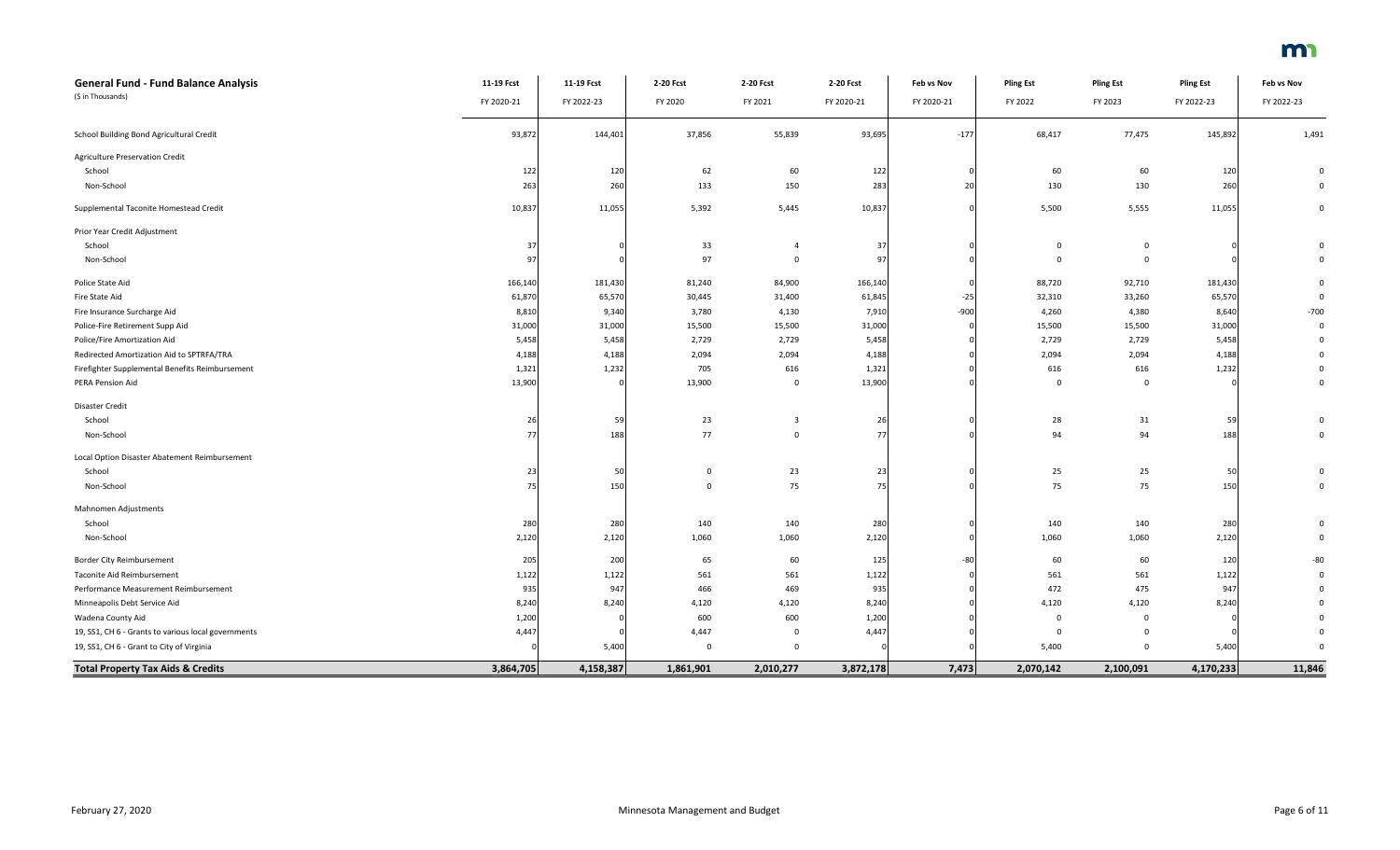| <b>General Fund - Fund Balance Analysis</b>                   | 11-19 Fcst | 11-19 Fcst | 2-20 Fcst | 2-20 Fcst   | 2-20 Fcst  | Feb vs Nov | <b>Pling Est</b> | <b>Pling Est</b> | <b>Pling Est</b> | Feb vs Nov |
|---------------------------------------------------------------|------------|------------|-----------|-------------|------------|------------|------------------|------------------|------------------|------------|
| (\$ in Thousands)                                             | FY 2020-21 | FY 2022-23 | FY 2020   | FY 2021     | FY 2020-21 | FY 2020-21 | FY 2022          | FY 2023          | FY 2022-23       | FY 2022-23 |
| <b>Health &amp; Human Services</b>                            |            |            |           |             |            |            |                  |                  |                  |            |
| Human Services, Dept of                                       |            |            |           |             |            |            |                  |                  |                  |            |
| <b>Central Office Operations</b>                              | 491,958    | 478,485    | 246,617   | 245,341     | 491,958    |            | 238,098          | 240,387          | 478,485          |            |
| <b>Forecasted Programs</b>                                    | 12,411,563 | 14,214,078 | 6,128,915 | 6,287,705   | 12,416,620 | 5,057      | 6,984,360        | 7,232,860        | 14,217,220       | 3,142      |
| <b>Grant Programs</b>                                         | 745,189    | 770,863    | 368,545   | 376,821     | 745,366    | 177        | 385,523          | 385,551          | 771,074          | 211        |
| <b>State Operated Services</b>                                | 809,433    | 816,278    | 402,435   | 406,998     | 809,433    |            | 408,139          | 408,139          | 816,278          |            |
| <b>Subtotal DHS Appropriations</b>                            | 14,458,143 | 16,279,704 | 7,146,512 | 7,316,865   | 14,463,377 | 5,234      | 8,016,120        | 8,266,937        | 16,283,057       | 3,353      |
| Federal Reimbursement                                         | $-76,812$  | $-77,976$  | $-38,195$ | $-38,617$   | $-76,812$  |            | $-39,039$        | $-38,937$        | -77,976          |            |
| 19 SS1, CH 9 - Blue Ribbon Commission                         |            | $-100,000$ | $\Omega$  | $\Omega$    |            |            | $-50,000$        | $-50,000$        | $-100,000$       |            |
| Health, Dept of                                               | 271,019    | 264,715    | 135,327   | 135,692     | 271,019    |            | 132,573          | 132,142          | 264,715          |            |
| <b>Emergency Medical Services Board</b>                       | 7,556      | 7,552      | 3,747     | 3,809       | 7,556      |            | 3,776            | 3,776            | 7,552            |            |
| Council on Disability                                         | 2,020      | 2,012      | 1,014     | 1,006       | 2,020      |            | 1,006            | 1,006            | 2,012            |            |
| MH/MR Ombudsman                                               | 5,069      | 4,876      | 2,631     | 2,438       | 5,069      |            | 2,438            | 2,438            | 4,876            |            |
| Ombudsperson for Families                                     | 1,437      | 1,446      | 714       | 723         | 1,437      |            | 723              | 723              | 1,446            |            |
| Board of Pharmacy - 19, SS1, Ch 63 - Opiate Epidemic Response | 370        |            | 370       | $\Omega$    | 370        |            | $\mathbf 0$      | $\overline{0}$   |                  |            |
| 19, SS1, CH 9 - Mnsure                                        | 8,000      |            | 8,000     | $\Omega$    | 8,000      |            | 0                | $\mathbf 0$      |                  |            |
| <b>Total Health &amp; Human Services</b>                      | 14,676,802 | 16,382,329 | 7,260,120 | 7,421,916   | 14,682,036 | 5,234      | 8,067,597        | 8,318,085        | 16,385,682       | 3,353      |
|                                                               |            |            |           |             |            |            |                  |                  |                  |            |
| <b>Public Safety &amp; Judiciary</b>                          |            |            |           |             |            |            |                  |                  |                  |            |
| Supreme Court                                                 | 113,862    | 113,004    | 56,367    | 57,495      | 113,862    |            | 56,502           | 56,502           | 113,004          |            |
| Court of Appeals                                              | 25,994     | 26,326     | 12,831    | 13,163      | 25,994     |            | 13,163           | 13,163           | 26,326           |            |
| <b>District Courts</b>                                        | 626,204    | 634,404    | 309,002   | 317,202     | 626,204    |            | 317,202          | 317,202          | 634,404          |            |
| State Guardian Ad Litem Board                                 | 43,386     | 44,000     | 21,386    | 22,000      | 43,386     |            | 22,000           | 22,000           | 44,000           |            |
| Tax Court                                                     | 3,615      | 3,616      | 1,807     | 1,808       | 3,615      |            | 1,808            | 1,808            | 3,616            |            |
| Uniform Laws Comm                                             | 196        | 196        | 98        | 98          | 196        |            | 98               | 98               | 196              |            |
| Judicial Stnds, Bd on                                         | 1,267      | 1,018      | 758       | 509         | 1,267      |            | 509              | 509              | 1,018            |            |
| <b>Bd of Public Defense</b>                                   | 197,552    | 202,356    | 96,374    | 101,178     | 197,552    |            | 101,178          | 101,178          | 202,356          |            |
| Private Detective Board                                       | 554        | 554        | 277       | 277         | 554        |            | 277              | 277              | 554              |            |
| Peace Officer Standards and Training, Board                   | 20,692     | 8,692      | 10,346    | 10,346      | 20,692     |            | 4,346            | 4,346            | 8,692            |            |
| Corrections, Dept of                                          | 1,235,723  | 1,261,766  | 611,119   | 624,604     | 1,235,723  |            | 629,628          | 632,138          | 1,261,766        |            |
| Sentencing Guidelines Commission                              | 1,366      | 1,374      | 679       | 687         | 1,366      |            | 687              | 687              | 1,374            |            |
| Public Safety, Dept of                                        | 212,559    | 207,944    | 107,994   | 104,565     | 212,559    |            | 103,972          | 103,972          | 207,944          |            |
| Human Rights, Dept of                                         | 10,042     | 10,262     | 4,911     | 5,131       | 10,042     |            | 5,131            | 5,131            | 10,262           |            |
| Transfer to Disaster Contingency Account                      | 20,000     |            | 20,000    | $\mathbf 0$ | 20,000     |            | 0                | 0                |                  |            |
| Transfer out to Community Justice Acct.                       | 922        | 922        | 461       | 461         | 922        |            | 461              | 461              | 922              |            |
| <b>Total Public Safety &amp; Judiciary</b>                    | 2,513,942  | 2,516,434  | 1,254,418 | 1,259,524   | 2,513,942  | $\Omega$   | 1,256,962        | 1,259,472        | 2,516,434        |            |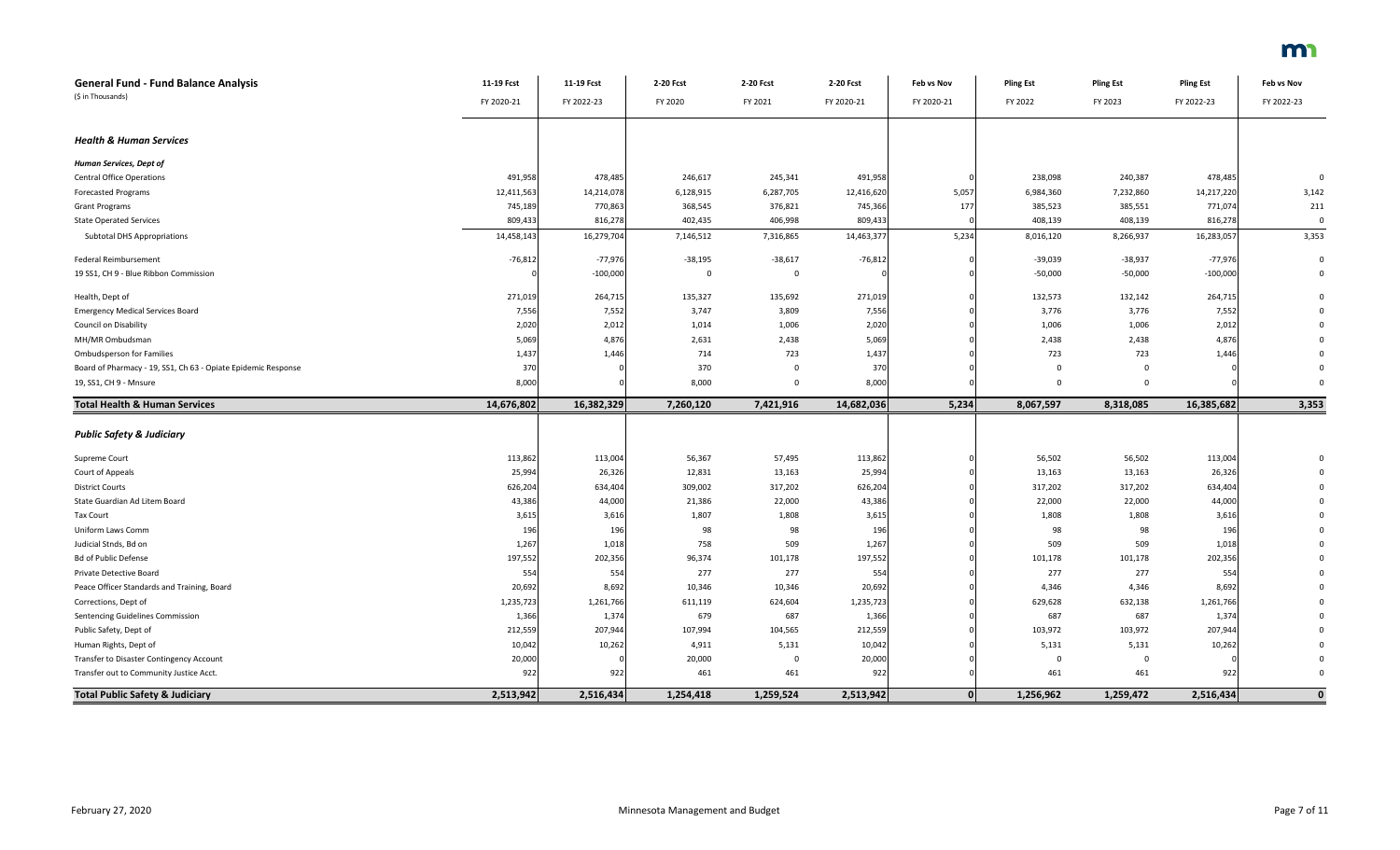| <b>General Fund - Fund Balance Analysis</b>                    | 11-19 Fcst | 11-19 Fcst | 2-20 Fcst | 2-20 Fcst | 2-20 Fcst  | Feb vs Nov   | <b>Pling Est</b> | <b>Pling Est</b> | <b>Pling Est</b> | Feb vs Nov |
|----------------------------------------------------------------|------------|------------|-----------|-----------|------------|--------------|------------------|------------------|------------------|------------|
| (\$ in Thousands)                                              | FY 2020-21 | FY 2022-23 | FY 2020   | FY 2021   | FY 2020-21 | FY 2020-21   | FY 2022          | FY 2023          | FY 2022-23       | FY 2022-23 |
|                                                                |            |            |           |           |            |              |                  |                  |                  |            |
| <b>Transportation</b>                                          |            |            |           |           |            |              |                  |                  |                  |            |
| Transportation, Dept of                                        | 42,510     | 38,750     | 22,819    | 19,691    | 42,510     |              | 19,375           | 19,375           | 38,750           |            |
| Metropolitan Council                                           | 216,010    | 177,700    | 113,190   | 102,820   | 216,010    |              | 89,070           | 88,630           | 177,700          |            |
| Public Safety, Dept of                                         | 90,117     | 30,546     | 74,438    | 15,679    | 90,117     |              | 15,273           | 15,273           | 30,546           |            |
| <b>Total Transportation</b>                                    | 348,637    | 246,996    | 210,447   | 138,190   | 348,637    | $\mathbf{0}$ | 123,718          | 123,278          | 246,996          | $\Omega$   |
|                                                                |            |            |           |           |            |              |                  |                  |                  |            |
| <b>Environment</b>                                             |            |            |           |           |            |              |                  |                  |                  |            |
| <b>Pollution Control Agency</b>                                | 13,398     | 12,396     | 6,874     | 6,524     | 13,398     |              | 6,198            | 6,198            | 12,396           |            |
| Natural Resources, Dept of                                     | 185,432    | 176,967    | 96,197    | 89,235    | 185,432    |              | 88,483           | 88,484           | 176,967          |            |
| Natural Resources, Dept of (OPENS)                             | 55,288     | 54,987     | 27,472    | 27,475    | 54,947     | $-341$       | 27,444           | 27,367           | 54,811           | $-176$     |
| Transfer to Mining and Environmental Regulatory Account (OPEN) | 1,821      | 1,906      | 873       | 949       | 1,822      |              | 953              | 951              | 1,904            |            |
| Water & Soil Resources Bd                                      | 30,187     | 29,744     | 15,315    | 14,872    | 30,187     |              | 14,872           | 14,872           | 29,744           |            |
| MN Conservation Corps                                          | 910        | 910        | 455       | 455       | 910        |              | 455              | 455              | 910              |            |
| Metropolitan Council Parks                                     | 5,080      | 5,080      | 2,540     | 2,540     | 5,080      |              | 2,540            | 2,540            | 5,080            |            |
| Zoological Board                                               | 19,474     | 19,618     | 9,665     | 9,809     | 19,474     |              | 9,809            | 9,809            | 19,618           |            |
| Science Museum of Minnesota                                    | 2,158      | 2,158      | 1,079     | 1,079     | 2,158      |              | 1,079            | 1,079            | 2,158            |            |
| Explore Minnesota Tourism                                      | 28,772     | 28,688     | 14,428    | 14,344    | 28,772     |              | 14,344           | 14,344           | 28,688           |            |
| <b>Total Environment</b>                                       | 342,520    | 332,454    | 174,898   | 167,282   | 342,180    | $-340$       | 166,177          | 166,099          | 332,276          | $-178$     |
|                                                                |            |            |           |           |            |              |                  |                  |                  |            |
| <b>Agriculture</b>                                             |            |            |           |           |            |              |                  |                  |                  |            |
| Agriculture, Dept of                                           | 107,617    | 107,706    | 53,809    | 53,808    | 107,617    |              | 53,853           | 53,853           | 107,706          |            |
| Animal Health Board                                            | 11,710     | 11,754     | 5,833     | 5,877     | 11,710     |              | 5,877            | 5,877            | 11,754           |            |
| Agric Util Research Inst                                       | 7,786      | 7,786      | 3,893     | 3,893     | 7,786      |              | 3,893            | 3,893            | 7,786            |            |
| Housing Finance (TR OUT)                                       | 120,596    | 115,596    | 64,048    | 56,548    | 120,596    |              | 57,798           | 57,798           | 115,596          |            |
| <b>Total Agriculture</b>                                       | 247,709    | 242,842    | 127,583   | 120,126   | 247,709    | $\mathbf{0}$ | 121,421          | 121,421          | 242,842          | $\Omega$   |
|                                                                |            |            |           |           |            |              |                  |                  |                  |            |
| Jobs, Economic Development, Housing & Commerce                 |            |            |           |           |            |              |                  |                  |                  |            |
| Commerce, Dept of                                              | 52,528     | 52,860     | 26,476    | 26,052    | 52,528     |              | 26,754           | 26,106           | 52,860           |            |
| <b>Public Utilities Comm</b>                                   | 15,586     | 15,586     | 7,793     | 7,793     | 15,586     |              | 7,793            | 7,793            | 15,586           |            |
| Employment & Economic Development                              | 250,509    | 169,876    | 144,772   | 105,737   | 250,509    |              | 84,938           | 84,938           | 169,876          |            |
| <b>Destination Medical Center</b>                              | 34,867     | 70,916     | 13,493    | 21,470    | 34,963     | 96           | 33,649           | 37,500           | 71,149           | 233        |
| Labor & Industry                                               | 7,688      | 8,488      | 3,844     | 3,844     | 7,688      |              | 4,244            | 4,244            | 8,488            |            |
| <b>Mediation Services</b>                                      | 5,282      | 5,282      | 2,641     | 2,641     | 5,282      |              | 2,641            | 2,641            | 5,282            |            |
| Region 3 - Occupation Tax (OPEN)                               | 5,708      | 5,747      | 2,848     | 2,860     | 5,708      |              | 2,852            | 2,895            | 5,747            |            |
| Total Jobs, Economic Development, Housing & Commerce           | 372,168    | 328,755    | 201,867   | 170,397   | 372,264    | 96           | 162,871          | 166,117          | 328,988          | 233        |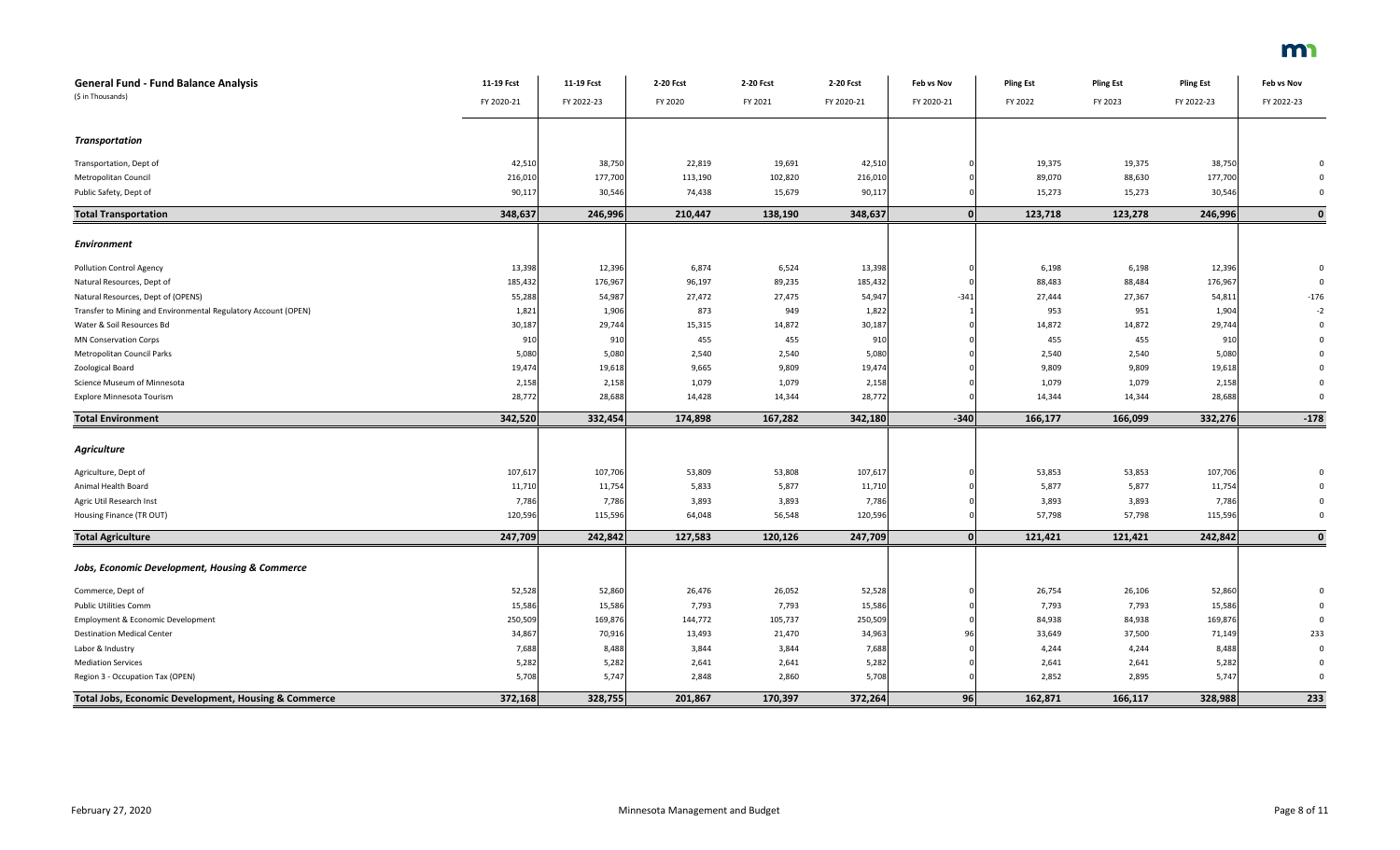| <b>General Fund - Fund Balance Analysis</b> | 11-19 Fcst | 11-19 Fcst | 2-20 Fcst | 2-20 Fcst   | 2-20 Fcst  | Feb vs Nov | <b>Pling Est</b> | <b>Pling Est</b> | <b>Pling Est</b> | Feb vs Nov     |
|---------------------------------------------|------------|------------|-----------|-------------|------------|------------|------------------|------------------|------------------|----------------|
| (\$ in Thousands)                           | FY 2020-21 | FY 2022-23 | FY 2020   | FY 2021     | FY 2020-21 | FY 2020-21 | FY 2022          | FY 2023          | FY 2022-23       | FY 2022-23     |
| <b>State Government &amp; Veterans</b>      |            |            |           |             |            |            |                  |                  |                  |                |
| Legislature                                 | 211,031    | 190,583    | 115,450   | 95,581      | 211,031    |            | 95,291           | 95,292           | 190,583          |                |
| Governor/Lt Gov Office                      | 7,244      | 7,244      | 3,622     | 3,622       | 7,244      |            | 3,622            | 3,622            | 7,244            |                |
| <b>State Auditor Office</b>                 | 20,942     | 21,208     | 10,338    | 10,604      | 20,942     |            | 10,604           | 10,604           | 21,208           |                |
| <b>Attorney General Office</b>              | 46,341     | 47,026     | 22,828    | 23,513      | 46,341     |            | 23,513           | 23,513           | 47,026           |                |
| Secretary of State                          | 28,567     | 14,584     | 21,275    | 7,292       | 28,567     |            | 7,292            | 7,292            | 14,584           |                |
| Campaign Finance                            | 4,683      | 4,605      | 1,208     | 3,475       | 4,683      |            | 1,208            | 3,397            | 4,605            |                |
| Investment Board                            | 278        | 278        | 139       | 139         | 278        |            | 139              | 139              | 278              |                |
| <b>MN-IT Services</b>                       | 15,359     | 15,358     | 7,680     | 7,679       | 15,359     |            | 7,679            | 7,679            | 15,358           |                |
| Administrative Hearings Office              | 800        | 800        | 400       | 400         | 800        |            | 400              | 400              | 800              | $\Omega$       |
| Administration, Dept of                     | 51,095     | 50,186     | 26,085    | 24,995      | 51,080     | $-15$      | 25,424           | 25,686           | 51,110           | 924            |
| Administration Dept, WCRA (OPEN)            | 1,291      | 1,370      | 650       | 702         | 1,352      | 61         | 716              | 730              | 1,446            | 76             |
| Capitol Area Arch Planning Bd               | 702        | 702        | 351       | 351         | 702        |            | 351              | 351              | 702              | $\mathbf 0$    |
| Minnesota Management & Budget               | 54,965     | 54,442     | 27,744    | 27,221      | 54,965     |            | 27,221           | 27,221           | 54,442           | $\Omega$       |
| Revenue, Dept of                            | 329,715    | 332,662    | 163,384   | 166,331     | 329,715    |            | 166,331          | 166,331          | 332,662          |                |
| Revenue, Dept of (OPENS)                    | 2,050      | 2,050      | 1,025     | 1,025       | 2,050      |            | 1,025            | 1,025            | 2,050            |                |
| Amateur Sports Commission                   | 647        | 612        | 341       | 306         | 647        |            | 306              | 306              | 612              |                |
| Council for Minnesotans of African Heritage | 1,063      | 1,064      | 531       | 532         | 1,063      |            | 532              | 532              | 1,064            |                |
| Minnesota Council on Latino Affairs         | 1,044      | 1,050      | 519       | 525         | 1,044      |            | 525              | 525              | 1,050            |                |
| Council on Asian-Pacific Minnesotans        | 1,025      | 1,030      | 510       | 515         | 1,025      |            | 515              | 515              | 1,030            |                |
| Indian Affairs Council                      | 1,699      | 1,692      | 853       | 846         | 1,699      |            | 846              | 846              | 1,692            |                |
| <b>Historical Society</b>                   | 46,486     | 47,036     | 22,968    | 23,518      | 46,486     |            | 23,518           | 23,518           | 47,036           |                |
| State Arts Board                            | 15,782     | 15,082     | 8,241     | 7,541       | 15,782     |            | 7,541            | 7,541            | 15,082           |                |
| MN Humanities Commission                    | 1,400      | 750        | 700       | 700         | 1,400      |            | 375              | 375              | 750              |                |
| Veterans Affairs, Dept of                   | 151,855    | 151,828    | 75,941    | 75,914      | 151,855    |            | 75,914           | 75,914           | 151,828          | $\Omega$       |
| Veterans Affairs, Dept of (OPEN)            | 7,800      | 7,800      | 3,100     | 3,100       | 6,200      | $-1,600$   | 3,100            | 3,100            | 6,200            | $-1,600$       |
| Military Affairs, Dept of                   | 49,389     | 48,394     | 25,192    | 24,197      | 49,389     |            | 24,197           | 24,197           | 48,394           | $\overline{0}$ |
| Military Affairs, Dept of (OPEN)            | 394        | 394        | 197       | 197         | 394        |            | 197              | 197              | 394              | $\Omega$       |
| Accountancy, Bd of                          | 1,369      | 1,350      | 694       | 675         | 1,369      |            | 675              | 675              | 1,350            |                |
| Architectural/Eng, Bd of                    | 1,706      | 1,702      | 855       | 851         | 1,706      |            | 851              | 851              | 1,702            |                |
| Board of Cosmetologist Examiners            | 5,839      | 5,870      | 2,904     | 2,935       | 5,839      |            | 2,935            | 2,935            | 5,870            |                |
| <b>Board of Barber Examiners</b>            | 686        | 686        | 343       | 343         | 686        |            | 343              | 343              | 686              |                |
| <b>Contingent Accounts</b>                  | 500        | 500        | 500       | $\mathbf 0$ | 500        |            | 500              | 0                | 500              |                |
| <b>Tort Claims</b>                          | 322        | 322        | 161       | 161         | 322        |            | 161              | 161              | 322              | $\Omega$       |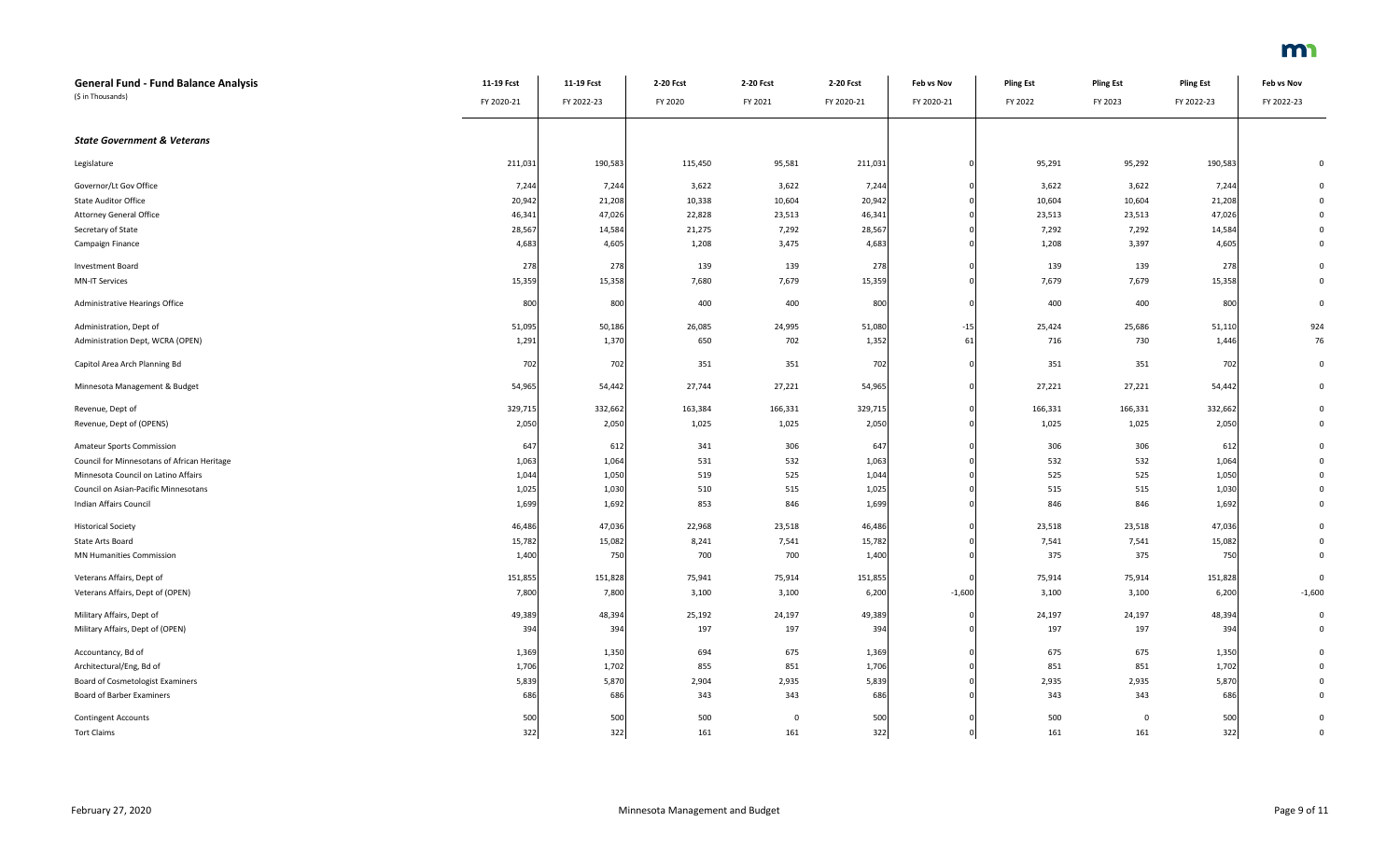| <b>General Fund - Fund Balance Analysis</b>     | 11-19 Fcst | 11-19 Fcst | 2-20 Fcst | 2-20 Fcst | 2-20 Fcst  | Feb vs Nov | <b>Pling Est</b> | <b>Pling Est</b> | <b>Pling Est</b> | Feb vs Nov   |
|-------------------------------------------------|------------|------------|-----------|-----------|------------|------------|------------------|------------------|------------------|--------------|
| (\$ in Thousands)                               | FY 2020-21 | FY 2022-23 | FY 2020   | FY 2021   | FY 2020-21 | FY 2020-21 | FY 2022          | FY 2023          | FY 2022-23       | FY 2022-23   |
|                                                 |            |            |           |           |            |            |                  |                  |                  |              |
| Consolidated Leg & Const Officers Retire (OPEN) | 18,211     | 18,204     | 9,111     | 9,130     | 18,241     |            | 9,148            | 9,162            | 18,310           | 106          |
| Judges Plan Direct Appropriation                | 12,000     | 12,000     | 6,000     | 6,000     | 12,000     |            | 6,000            | 6,000            | 12,000           | 0            |
| 18, CH 211 - Pension, PERA Police and Fire      | 13,500     | 18,000     | 4,500     | 9,000     | 13,500     |            | 9,000            | 9,000            | 18,000           | $\mathbf{0}$ |
| PERA/Mpls Employee Retirement Aid (OPEN)        | 32,000     | 32,000     | 16,000    | 16,000    | 32,000     |            | 16,000           | 16,000           | 32,000           | 0            |
| 1993 TRA/Mpls Teacher Retire Aid (OPEN)         | 5,000      | 5,000      | 2,500     | 2,500     | 5,000      |            | 2,500            | 2,500            | 5,000            | 0            |
| 1997 TRA/Mpls Teacher Retire Aid (OPEN)         | 54,662     | 54,662     | 27,331    | 27,331    | 54,662     |            | 27,331           | 27,331           | 54,662           | 0            |
| St Paul Teacher Retirement Aid 1997 (OPEN)      | 29,654     | 29,654     | 14,827    | 14,827    | 29,654     |            | 14,827           | 14,827           | 29,654           | $\mathbf 0$  |
| <b>Subtotal State Government &amp; Veterans</b> | 1,229,096  | 1,199,780  | 626,998   | 600,574   | 1,227,572  | $-1,524$   | 598,653          | 600,633          | 1,199,286        | $-494$       |
| MMB Non-Operating (OPEN)                        | 11,823     | 12,905     | 5,782     | 6,041     | 11,823     |            | 6,311            | 6,594            | 12,905           | 0            |
| Indirect Cost Receipts Offset                   | $-39,954$  | $-39,954$  | $-19,977$ | $-19,977$ | $-39,954$  |            | $-19,977$        | $-19,977$        | $-39,954$        |              |
| One time Transfer to HCAF (TR OUT)              | 7,200      |            | 7,200     | 0         | 7,200      |            | 0                |                  |                  | $\Omega$     |
| <b>Total State Government &amp; Veterans</b>    | 1,208,165  | 1,172,731  | 620,003   | 586,638   | 1,206,641  | $-1,524$   | 584,987          | 587,250          | 1,172,237        | -494         |
|                                                 |            |            |           |           |            |            |                  |                  |                  |              |
| <b>Debt Service</b>                             |            |            |           |           |            |            |                  |                  |                  |              |
|                                                 |            |            |           |           |            |            |                  |                  |                  |              |
| Debt Service                                    | 1,131,840  | 1,206,332  | 540,081   | 589,970   | 1,130,051  | $-1,789$   | 610,195          | 594,771          | 1,204,966        | $-1,366$     |